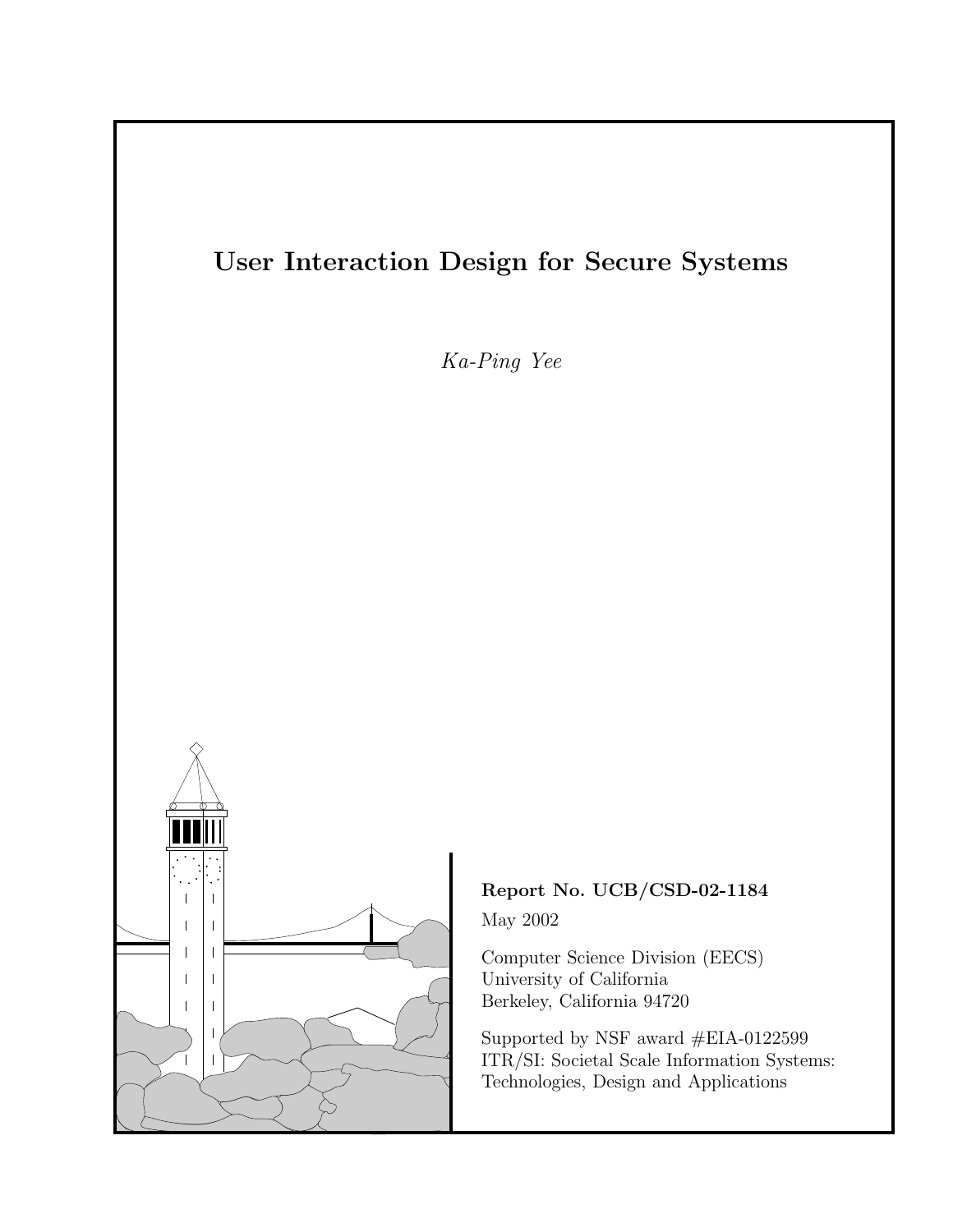# **User Interaction Design for Secure Systems**

Ka-Ping Yee ping@zesty.ca *Computer Science Department University of California, Berkeley*

# **Abstract**

The security of any computer system that is configured and operated by human beings critically depends on the information conveyed by the user interface, the decisions of the computer users, and the interpretation of their actions. We establish some starting points for reasoning about security from a user-centred point of view, by modelling a system in terms of *actors* and *actions* and introducing the concept of the subjective *actor-ability state*. We identify ten key principles for user interaction design in secure systems and give case studies to illustrate and justify each principle, describing real-world problems and possible solutions. We anticipate that this work will help guide the design and evaluation of secure systems.

# **1. Introduction**

Security problems are often attributed to software errors such as buffer overruns, race conditions, or weak cryptosystems. This has focused a great deal of attention on assuring the correctness of software implementations. However, the correct *use* of software is just as important as the correctness of the software itself. For example, there is nothing inherently incorrect about a program that deletes files. But when such a program is instructed to delete files against our wishes, we perceive a security violation. In a different situation, the *inability* to command the program to delete files could also be a very serious security problem.

It follows that the security properties of any system can only be meaningfully discussed in the context of the system's expected behaviour. Garfinkel and Spafford give the definition: "A computer is secure if you can depend on it and its software to behave as you expect" [Garfinkel96]. Notice that the property of "being secure" is necessarily dependent on the meaning of "you" in this definition, which refers to the user. It is impossible to even describe security without addressing the user perspective.

Perhaps the most spectacular class of recent security problems is the e-mail virus, which is a good real-life example of a security violation in the absence of software errors. At no point in the propagation of the virus does any application or system software do anything other than exactly what its programmers would expect: the email client correctly displays the message and correctly decodes the attached virus program; the system correctly executes the virus program. Rather, the problem has occurred because the expectations of the programmer became inconsistent with what the user would want.

Our purpose here is to present a way of thinking about this type of issue. Usability issues are often considered to "trade off" against security. Among many designers, there is the pervasive assumption that improving security necessarily degrades usability, and vice versa; the decision of whether to favour one or the other is typically seen as a regrettable compromise. In the end, these judgement calls are made somewhat arbitrarily because there seems to be no good answer. We believe that usability and security goals rarely need to be at odds with each other. In fact, often it is rather the opposite: a system that's more secure is more predictable, more reliable, and hence more usable. One of the significant contributions we hope to make with this paper is a coherent model for thinking about user interaction that clarifies the design process and helps one make these decisions consistently.

We have examined a variety of existing systems and have had the opportunity to discuss design challenges and user experiences at length with the designers and users of software intended to be secure. After much debate and several iterations of refinement, we have tried to distill the most productive lines of reasoning down to a succinct set of design principles that cover many of the important and common failure modes.

# **2. Related Work**

We know of relatively few projects in computer security [Holmström99, Zurko99, Jendricke00] that have seriously emphasized user interaction issues. The Adage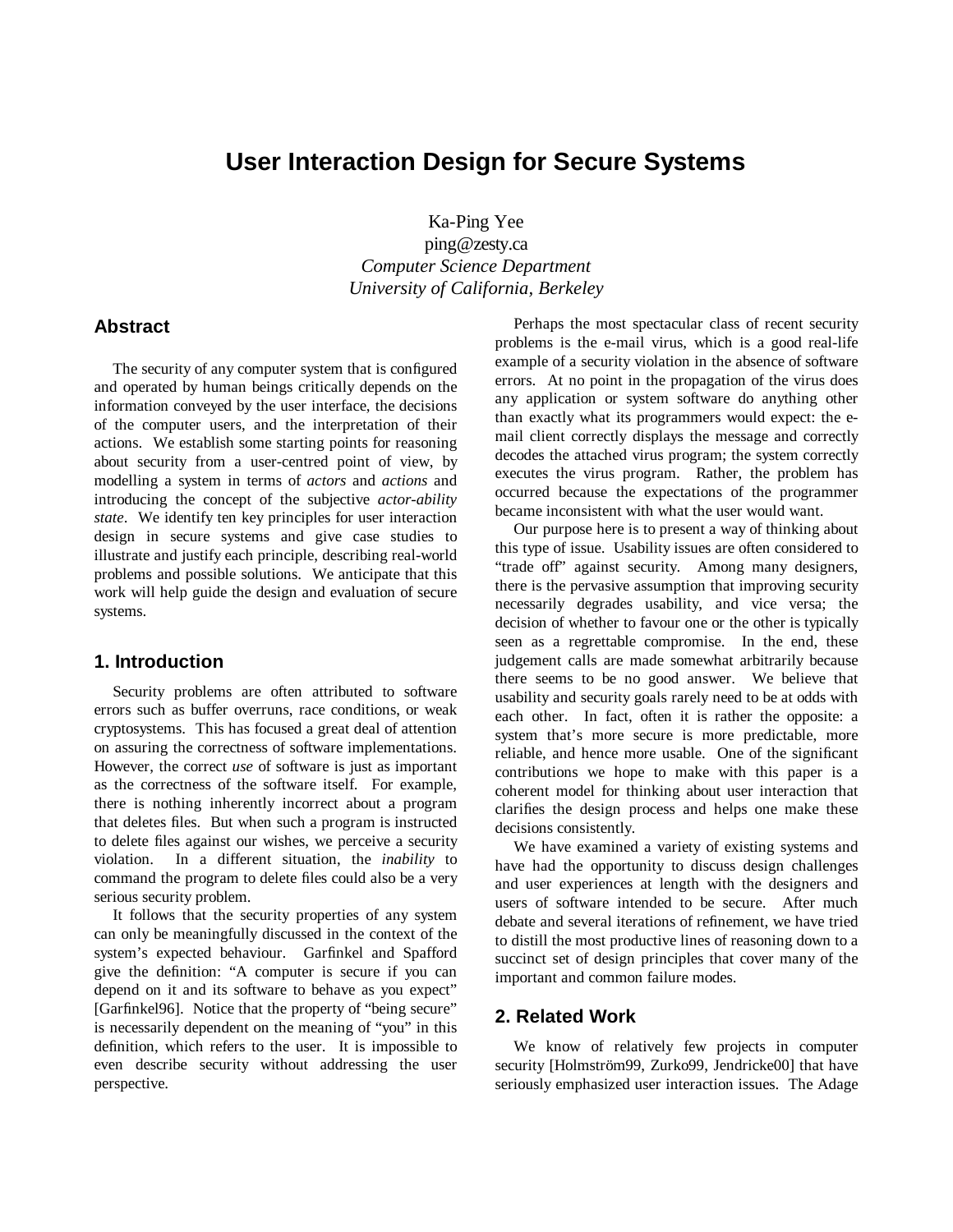project [Zurko99], a user-centred authorization service, is probably the largest such effort to date. There have been some important usability studies of security applications [Karat89, Mosteller89, Adams99, Whitten99] that demonstrate the tremendous (and often devastating) impact that usability issues can have on the effectiveness of security measures. However, to our knowledge, this paper is the first attempt to propose a structured framework for design thinking and to bring together widely applicable statements about secure user Interaction as opposed to studying a single specific application or mechanism.

We acknowledge that simultaneously addressing all ten of the principles we present is a significant design challenge. But, lest they seem too idealistic to be satisfiable by a real system, it is worth mentioning that there is ongoing work on designing a secure desktop environment for personal computers that aims to meet all of these principles [Walker99], as well as an independently developed working prototype of a secure desktop environment that does a reasonable job of meeting eight of the ten principles [CapDesk].

# **3. Design Principles**

Our criterion for admitting something as a basic principle is that it should be fairly obvious that vio of any principle leads to a security vulnerability. Our priority was to achieve good coverage, so some of the principles do overlap somewhat. They were not intended to be axioms, but rather a set of guidelines for a designer to keep in mind.

Saltzer and Schroeder's *principle of least privilege* [Saltzer75] is a basic starting point for reasoning about most of these interaction design principles. So, it may be difficult to imagine how one could meet all these principles in current operating systems that were not designed to work in a least-privilege style. It will make more sense to consider these principles in the context of a system aimed at supporting least privilege. A language-based system for enforcing security, such as Java's "sandbox", is an example of the kind of model in which one could hope to satisfy these principles. Some platforms designed around the least-privilege concept include the E scripting language [E], KeyKOS [Hardy85], and EROS [Shapiro99].

First, we'll present just the design principles themselves, and then build up a structured set of concepts that allows us to explain the thinking behind each of these in more detail. In the statement of these principles, we have used the term "actor" to mean approximately "user or program", but we will need to define this term more precisely below. When we say "authority", we just mean the ability to take a particular action.

Path of Least Resistance. To the greatest extent possible, the natural way to do any task should also be the secure way.

**Appropriate Bounda** The interface should expose, and the system should enforce, distinctions between objects and between actions along boundaries that matter to the user.

**Explicit Authority.** A user's authorities must only be provided to other actors as a result of an explicit action that is understood by the user to imply granting.

**Visibility.** The interface should allow the user to easily review any active authority relationships that would affect security-relevant decisions.

**Revocability.** The interface should allow the user to easily revoke authorities that the user has granted wherever revocation is possible.

**Expected Ability.** The interface must not generate the impression that it is possible to do something that cannot actually be done.

**Trusted Path.** The interface must provide an unspoofable and faithful communication channel between the user and any entity trusted to manipulate authorities on the user's behalf.

**Identifiability.** The interface should enforce that distinct objects and distinct actions have unspoofably identifiable and distinguishable representations.

**Expressiveness.** The interface should provide enough expressive power (a) to describe a safe security policy without undue difficulty; and (b) to allow users to express security policies in terms that fit their goals.

**Clarity.** The effect of any security-relevant action must be clearly apparent to the user before the action is taken.

# **3.1. The User and the User Agent**

Thus far, we have mentioned "the user" several times, so it is necessary to precisely define what we mean by the user. For the purpose of the rest of this discussion, the user is a person at a computer using some interface devices such as a keyboard, mouse, and display.<sup>1</sup>

We are concerned with the software system that is intended to serve and protect the interests of the user, which we will call the "user agent". On a single-user

memories and perception systems like people do), many of<br>It is sometimes important to be able to consider an organization, rather than an individual, "the user" of a piece of software. It is interesting to re-examine the above design principles from the perspective of an organization, although some of the issues raised might not be addressed by what one would typically call a user interface. It is also interesting to look at the design principles from the perspective of a software program. Although some principles might not apply (because programs do not have fallible

them still make sense (the ability to make decisions still depends on the availability of sufficient information, the principle of least privilege still holds, and so on).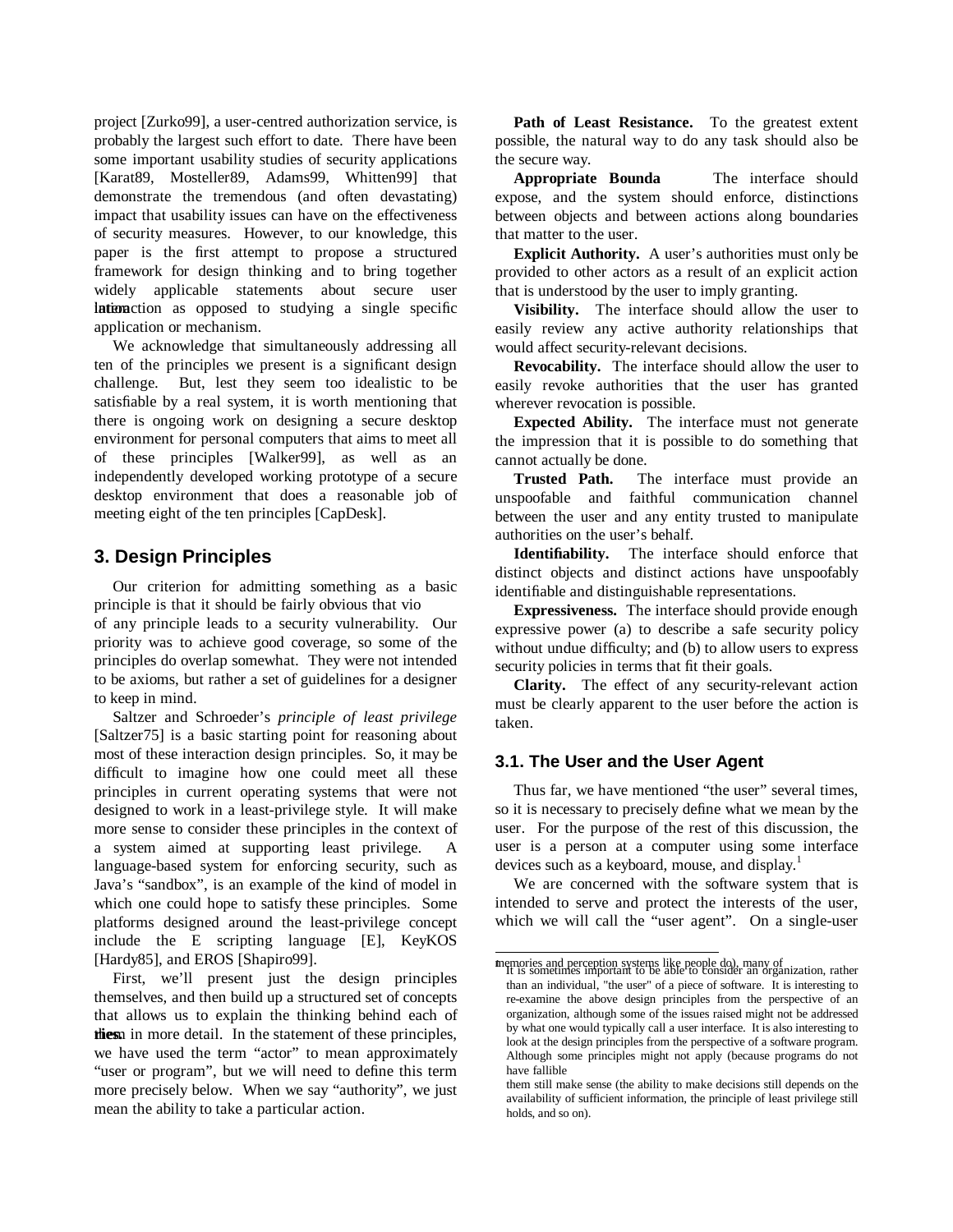system, the user agent is the operating system shell (which might be a command line or a graphical shell), through which the user interacts with the arena of entities on the computer such as files, programs, and so on. On a multi-user system, that arena expands to include other users, using their own user agents to interact within the same arena.

When the system is networked, say to the rest of the Internet, there is a new, second level of interaction. Now, the arena of the single computer is nested within the larger arena of the Internet. A new kind of user agent (such as an e-mail client or a Web browser) now represents the user's interests in that larger arena of interacting entities (which again includes other users with their own user agents). But in the smaller arena of the single computer, a Web browser is merely one of the participants, and the user's interactions with it are mediated by the lower-level user agent, the system shell. The Web browser might be used to contact yet a third user agent, such as a Web-based interface to a bank, operating in yet a third arena (of financial transactions among account holders), and so on.

We point out this distinction here mainly to help avoid confusion. We will not directly address the issue of communicating through multiple levels of user agents here; it's simpler to select an arena and think within the context of just one level at a time. The rest of this paper discusses the design of any user agent serving a user. **The interaction of the interpretation and interest in the extending Contract Can apply to** all kinds of users, including not just end users of application software, but also system administrators and programmers, using whatever software they use for their tasks. Different users will have different expectations and needs, so the design of any secure system must begin with a clear understanding of those needs. This is why the principles are stated in terms of what the user perceives and what the user expects.

# **3.1.1. Principle of the Path of L**

In the real world, there is often no relationship between how safe or unsafe actions are, and how easy or hard they are. (It takes much more concentration to use a hammer safely than unsafely, for example.) We have to learn, by being told, by observing others, and often by making many painful mistakes, what ways of doing things are safe. Sometimes, through the design of our tools, we can make it a little easier to do things safely. Most food processors have a switch that allows them to operate only when the lid is closed. On power drills, the key for opening the drill chuck is often taped to the power cord so that unplugging the drill becomes a natural prerequisite to changing the drill bit. In both of these cases, a bit of cleverness has turned a safety

precaution into a natural part of the way work is done, rather than an extra easily forgotten step.

Most users do not spend all their time thinking about security; rather, they are primarily concerned with accomplishing some useful task. It is human nature to be economical with the use of physical and mental effort, and to tend to choose the "path of least resistance". This can sometimes cause the user to work against security measures, either unintentionally or intentionally. If the user is working against security, then to a large extent the game is already lost. Hence, the first consideration is to keep the user's motivations and the security goals aligned with each other.

There are a number of aspects to this. First, observe that the ultimate path of least resistance is for the user to do nothing; that is, to leave the system in its default state. Therefore, the default settings for any software should be secure (this is Saltzer and Schroeder's principle of "failsafe defaults" [Saltzer75]). It is unreasonable to expect users to read documentation in order to learn that they need to change many settings before they can run software safely.

Second, consider how a user might work against security measures unintentionally. The user interface leads users to do things in a certain way by virtue of its design, sometimes through visual suggestion, and sometimes in other ways. The word "affordance" was introduced by J. J. Gibson [Gibson77] to refer to the properties of things that determine how they can be interacted with. Don Norman applied this concept to interaction design [Norman88]. In computer user interfaces, the behaviour of users is largely guided by what affordances they perceive. They decide what actions are available to them by observing whether particular things appear as though they ought to be clicked or dragged or typed at, and so on. For example, suppose an icon of a lock can be clicked to request detailed security information. If the icon is not made to look like something that's supposed to be clicked, the user might never notice that this was an available action, eliminating the usefulness of the feature.

Third, consider whether a user might subvert security intentionally. If operating securely requires too much effort, users might decide to circumvent or ignore security measures even while completely aware that they are doing so. Therefore, there is a security risk in a system where the secure patterns of usage are inconvenient: each added inconvenience increases the probability that the user will decide to operate the software unsafely.

All of these aspects can be summarized by the **principle of the path of least resistance**: the natural way should be the secure way.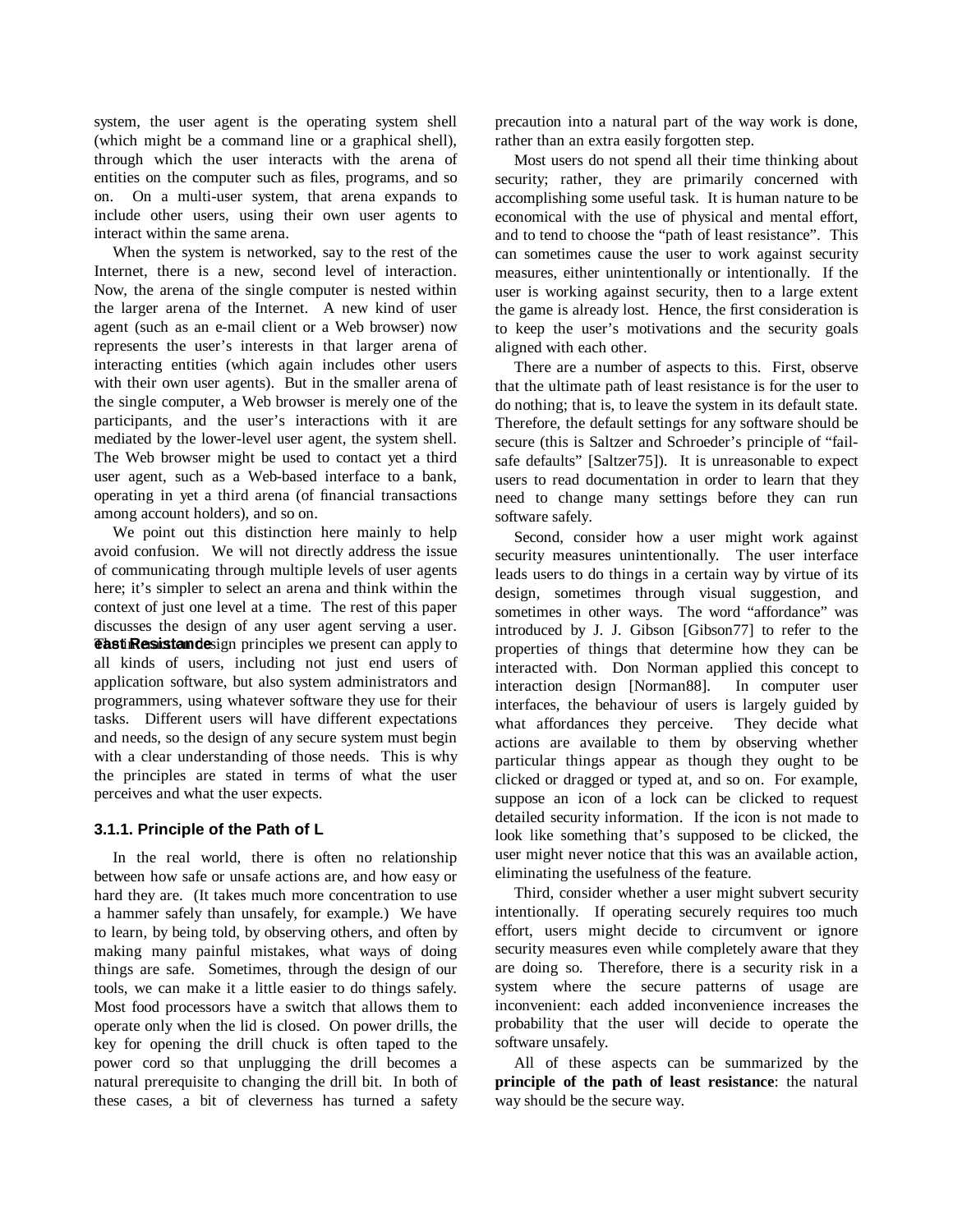Sometimes the desire to make things easy and natural may seem to be in conflict with the desire to make things secure. However, these goals are truly in conflict less often than one might think, as shown by the file browser example we will explain in Section 3.5.1.

Making security tighter usually has to do with getting more specific information about what goal the user wants to accomplish so we can do it more carefully. Often this information is already available in the user's actions; it just needs to be applied consistently to improve security. There remain a few situations where, for the sake of security, it may be absolutely necessary to introduce a new inconvenience. When this is the case, provide a payoff to offset the cost of the new inconvenience, by making productive use of the extra information the user is asked to provide.

For example, consider a multi-user system that requires people to log in with a username and a password before they can do anything. Logging in is an extra step that is necessary for security, but has little to do with the user's intended task. However, we can use that extra information to personalize the user's experience providing them with their own custom desktop, menu of favourite programs, and so on—to justify the added inconvenience. This helps to keep the user from trying to circumvent the login process (or choosing to use a software system that doesn't have one).

# **3.2. Objects, Actors, and Actions**

Before explaining the next few principles, we need to introduce a few more concepts.

In order to productively interact with the world around us, we build a mental model of how it works. This model enables us to make predictions about the consequences of our actions, so that we can make useful decisions. In the model, most concepts fall within the two fundamental categories of *objects* and *actions*. This division is reflected in the way that practically all languages, natural or invented, draw the distinction between nouns and verbs.

Some objects are relatively inert. The way they interact with other things is simple enough to be modelled with physical laws. For instance, if I shove a mug off the edge of a table, I expect it to fall to the ground. In Dennett's terminology, my model adopts the "physical stance" [Dennett87] toward the mug. It is usually straightforward to work with such objects because we can predict quite precisely what they will do. On a computer, one might consider a text file an example of such an object. We can do things to the text file (say, copy it or delete it) that have simple, predictable consequences, but the file takes no actions of its own.

Some objects have their own behaviours; we will call such objects *actors*, since they are capable of taking actions of their own. Even though such objects exist in the physical world and still follow physical laws in principle, their behaviour is too complex to model using only physics. It is impossibly difficult to predict exactly what an actor will do; instead, we can only proceed by estimating reasonable bounds on what the actor will do.

To a computer user, an application program is an actor. There are some expectations about what the program will do, and some established limits on what it should be able to do, but no user could know in detail exactly what program instruction is being executed at a given moment. Even though the operation of the program may be completely deterministic, we cannot take a physical stance toward it because it is too complex. Instead, we must model the program based on our understanding of the purpose for which it was designed (this is taking the "design stance" [Dennett87]).

Other users are also actors. However, rather than having been designed for a purpose, their behaviour is directed by their own motivations and goals. As they are conscious entities, we model their behaviour in terms of our knowledge of their beliefs and intentions; that is, we adopt the "intentional stance" [Dennett87] toward such entities.

Incomplete knowledge of the design, beliefs, or intentions of an actor produces uncertainty. We limit this uncertainty by applying the physical stance: while I am inside a locked house, for example, I have no need to model the intentions of any people outside the house because I am relying on the physical properties of the house to keep them out of my model.

Building models of actors is something we humans are very good at, since we have been learning how to do it all our lives. Bruce and Newman have examined in detail how the comprehension of "Hansel and Gretel" requires us to model actors, actors' models, actors' models of other actors' models, and so on, many levels deep [Bruce88]—yet such complex modelling is a routine skill for young children. There is also significant evidence from computer-human interaction research that people perceive computers as "social actors" [Nass94] even though machines do not actually possess human motivations. Both of these reasons suggest that we indeed form our mental models of computers in terms of actors and actions.

Given this foundation, we can now formulate a more precise interpretation of Garfinkel and Spafford's definition of computer security. Our new definition is: "A system is secure from a given user's perspective if the set of actions that each actor can do are bounded by what the user believes it can do."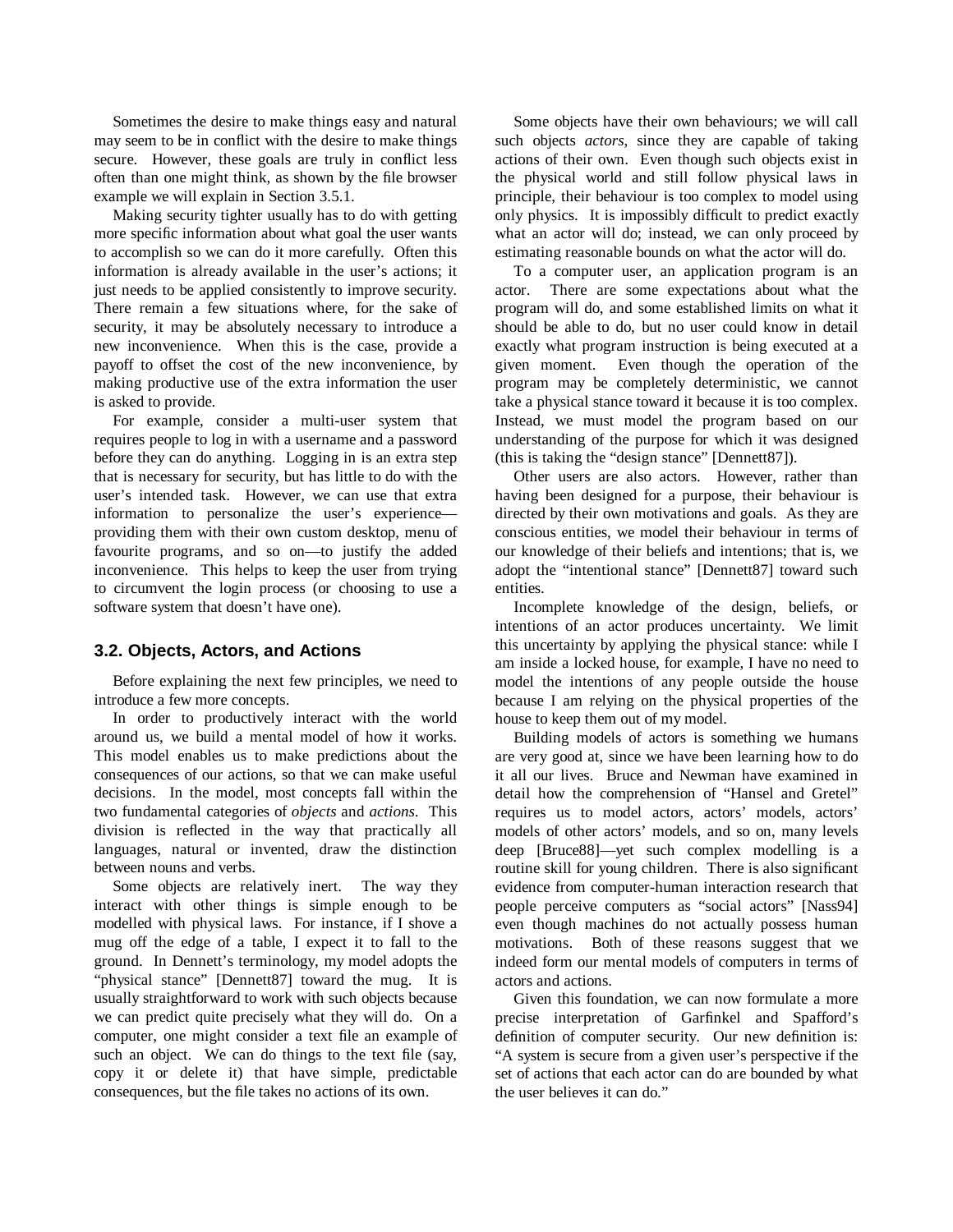# **3.3. The System Image and the User Model**

When a designer creates a system, the designer does so with some model in mind. But the designer doesn't get to communicate directly with the user. Rather, the designer decides how the system will work, the system presents an image to the user, and the user builds a model from interacting with the system. Communication of the model occurs only via this *system image*.

Figure 1 illustrates this flow of information. In the next few sections, we'll look at some important features of the system image and the user model.



**Figure 1.** Designer, system, and user (from [Norman88]).

# **3.4. Aggregation**

The actual working of a computer system is extremely complex and involves a tremendous number of small components and operations. There may be many thousands of objects involved and an unlimited variety of possible actions. To make the system comprehensible, the system image aggregates these objects and actions into a smaller number of units.

Objects may be grouped by related concept or purpose. All the individual bytes of a file are usually taken together, given a single name, and presented as a single manipulable object. Actions may be grouped by concept, by locality in time, or by causality relationships. For example, while a request to open a Web page may involve many steps (looking up a hostname, opening a network connection, sending a request, downloading the response, parsing the response, and then proceeding to do the same for any embedded images), it is presented as a single action. (The modelling notation in [Bruce88] includes an abbreviation called "ByDoing" for this kind of aggregation.)

Most user interfaces allow the user to control some grouping in order to reduce their own mental effort. For instance, in most desktop operating systems, one can move a collection of files into a directory, and then move, copy, or delete the entire directory with a single operation. The grouping is up to the user: that is, one can perform *subjective aggregation* [Miller00] on the file objects. Systems that support end-user programming features, such as macros, allow the subjective aggregation of several actions into a single action.

### **3.4.1. Principle of Appropriate Boundaries**

Aggregation is important because it defines the terms in which authorities can be expressed. The user's model deals with concepts such as "actor X is capable of performing action Y to object  $Z$ ". The boundaries of the objects and actions are defined by observing the system image. The system image conveys these boundaries through the ways that the user can identify objects, communicate with actors, take actions, and so on.

Here is an example to demonstrate the significance of choosing these boundaries. Consider the basic intuition that a secure operating system should allow the user to control the granting of authorities to applications. If an application program spawns multiple processes, does this then mean that the user must separately grant authorities to each process? Or if a program relies on software modules or shared libraries to take care of work on its behalf, should the user have to separately control the authorities of every module? No: we resolve this apparent usability crisis by declaring that the boundaries in the system image (which are also the boundaries of authority control) should be consistent with distinctions the user actually cares about. Any boundary that could have meaningful security implications to the user should be visible, and those that do not should not be visible.

In short, this is the **principle of appropriate boundaries**: the interface should distinguish objects and actions along boundaries that matter to the user. If the distinctions are too detailed, there is an increased risk that users will overlap or leave out specifications. On the other hand, if the boundaries are too few, users will be forced to give away more authority than they intend. The right distinctions can be discovered by asking oneself if there are situations where the user would ever want to manipulate one authority independently of another, to grant an authority to one actor but not another, to permit access to one resource but not another, and so on.

Supporting good distinctions sometimes places requirements on the software system behind the user interface. In the case of our example, since it would be infeasible to insist on separate control of authorities for each software component, the system should support the safe aggregation of software components into useful conceptual units (that is, applications), such that reasoning about the authorities of an application as a unit still holds valid. The system image should present boundaries between different applications; consequently,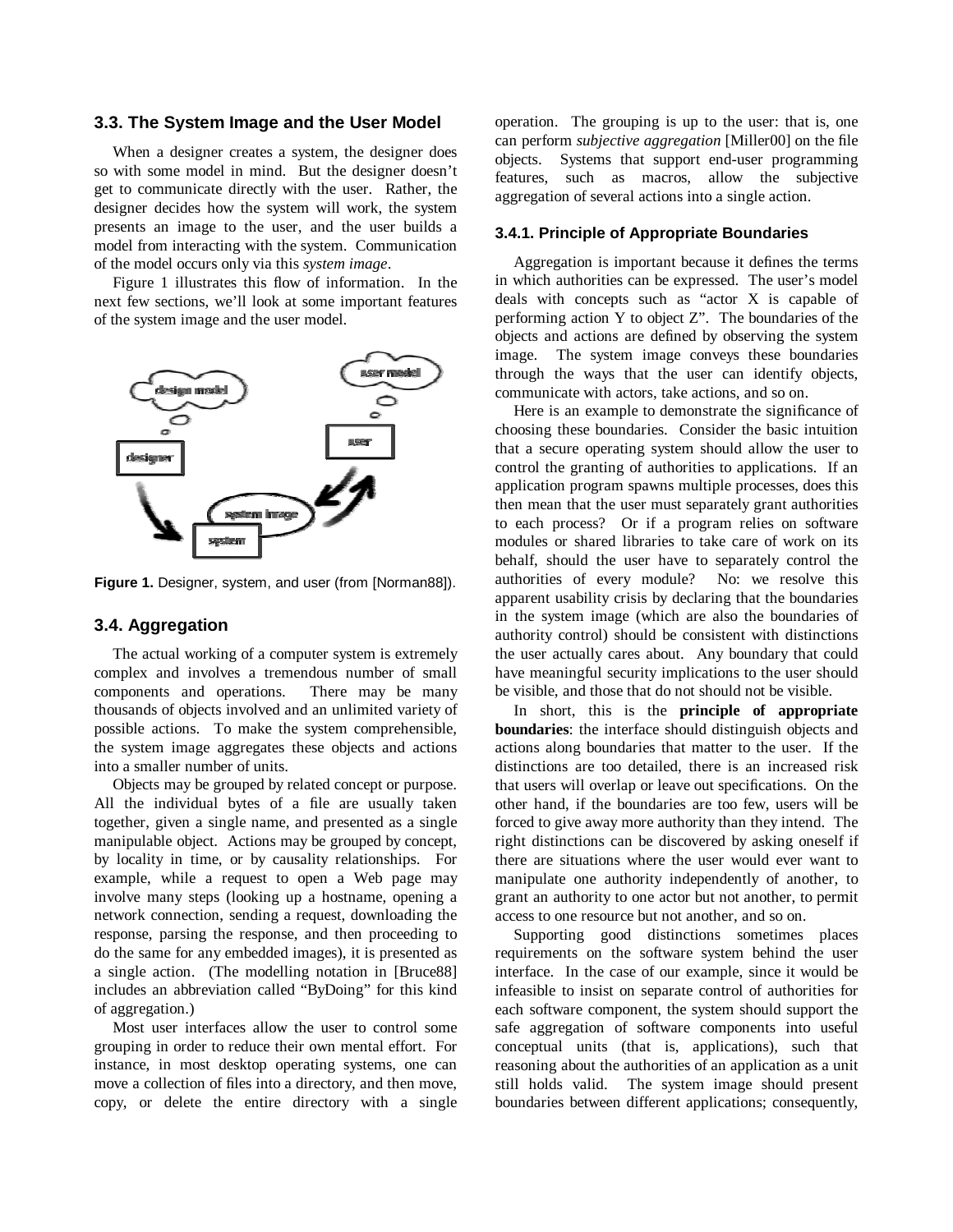whenever two applications use the same software module, that module should be unable to convey authority between the applications.

# **3.5. The Actor-Ability State**

Among other things, the user model contains knowledge about all the actors' abilities. More specifically, at any point in time, the user knows of a finite set of actors  $A = \{ A_0, A_1, A_2, \ldots, A_n \}$  that can have an effect on the system, where  $A_0$  is the user and there are *n* other actors. Each actor  $A_i$  is associated with an alleged set of potential actions, P*i*. One can think of  $P_i$  as the user's answer to the question, "What can this actor do that would affect something I care about?" The knowledge of actors and abilities then consists of  $< A = \{A_0, A_1, A_2, \ldots, A_n\}$ ,  $P = \{P_0, P_1, P_2, \ldots, P_n\} >$ . We will call this subjective information the user's *actorability state*.

Since the user believes that  $P_0$  is the set of available actions he or she can perform, the user will always choose to do actions from that set. In order for the user to choose things that are actually possible to do,  $P_0$ should be a *subset* of the user's actual abilities.

Since the user believes that  $P_i$  (for  $i > 0$ ) is the set of available actions some other actor A*<sup>i</sup>* can perform, the user expects that any action taken by A*<sup>i</sup>* will be a member of  $P_i$ . Therefore, to uphold this expectation,  $P_i$  must be a *superset* of that actor's actual abilities.

### **3.5.1. Principle of Explicit Authority**

It is essential to keep the actor-ability state in the user's model accurate at all times, since the user will make security-relevant decisions based on this state. To stay synchronized with reality, the user must be in control of any changes that would affect the actor-ability state. This is the **principle of explicit authority**ilian explicit action must be taken to grant new authorities to other actors. More precisely, since the user's actorability state is a set of *bounds* on each actor's abilities (rather than a precise enumeration of each specific ability), we require an explicit action to be taken in order for the set of available actions for any actor to come to exceed the bounds in the user's current actor-ab state. Or, in other words, we must maintain the constraint that  $P_i$  is a superset of the actual abilities of  $A_i$ , for all other actors (that is, for  $i > 0$ ).

Explicit authority is perhaps the most basic requirement for controlling authority in any system. In current systems, applications often have authorities to resources such as the network and filesystem without ever having been explicitly granted these authorities. Explicit authority is a direct descendant of Saltzer's principle of least privilege. Requiring each authority to be explicitly granted increases the likelihood that actors will operate with the least authority necessary. Without such a restriction, the user becomes responsible for finding a potentially unlimited set of implicitly granted authorities to disable before the system is safe to use.

At first glance, it may seem that the principle of explicit authority is in conflict with the principle of the path of least resistance. Does the principle of explicit authority mean that we must now constantly intercept the user with annoying security prompts to confirm every action? In fact, most of the time, we do not need to ask for extra confirmation; the user already provides plenty of information in the course of performing the task. We ecessly yneed to make sure that the system honours the manipulations of authority that are already being communicated. For example, if the user asks an application to open a file and selects a file from a file browser, it is already clear that they expect the application to read the file. No further confirmation is necessary. The single act of selecting the file should convey both the identity of the chosen file and the authority to read it [Hardy88].

We can judge when explicit authority is n the basis of the user's expectations. For example, if there is a window on the screen that clearly belongs to an application, users will expect the application to draw in the window. However, it would certainly be unexpected for the application to spontaneously delete the user's personal documents. Just as it requires an explicit action by the user to instruct the computer to delete personal files, so should it require explicit action by the user for any program to acquire the ability to delete them.

The judgement of what authorities should be explicit should be based on the potential consequences, not on the technical difficulty of the decision to be made. *Any* authority that could result in unexpected behaviour should be controlled by the user. If the user cannot readily understand the consequences of granting an authority, then that authority should never be granted at all, not merely hidden under some "Advanced" section of the interface. If a truly necessary authority seems to require an unusual degree of technical knowledge, then the model presented to the user probably needs to be rethought in terms that can be understood.

### **3.5.2. Principle of Visibility**

If the actor-ability state begins as a known quantity (for example, we have a safe minimal set of authorities, such as allowing applications to draw within labelled, bounded areas of the screen), *and* we are in control of each change in state, then in theory we have enough information to ensure that our state is always accurate.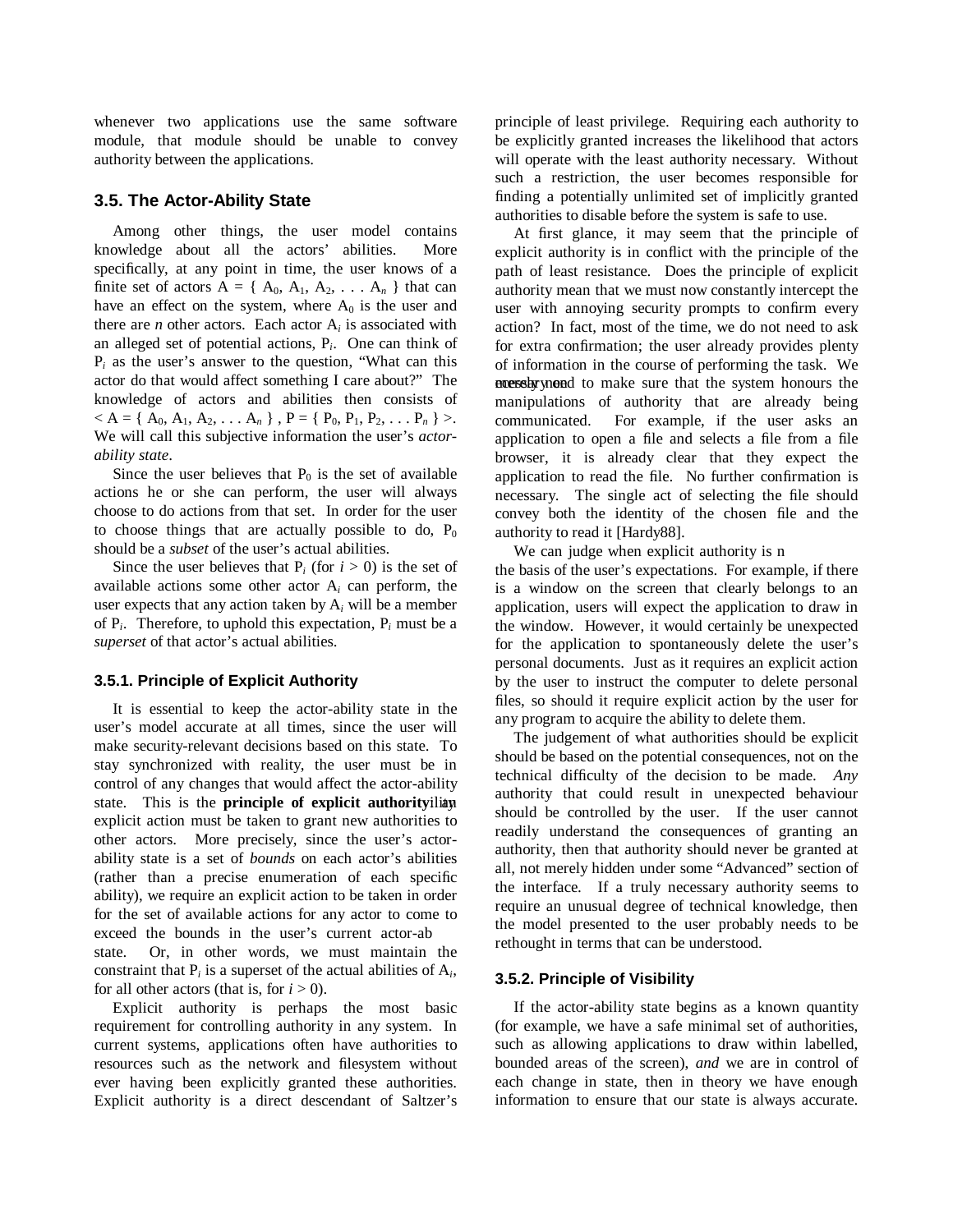However, there will often be situations where one has to come upon a new system in an unknown state. Moreover, it is unreasonable to expect a user to keep a perfect record of all grantings of authorities; human memory is fallible and limited in capacity. Therefore, we must enable users to update the actor-ability state in their heads at any time. That is, the system must support the **principle of is visibility**. This is not to say that the interface should display all the low-level authorities of all the incomponent since the system as a debugger would. Rather, it should show the right information for the user to ascertain the limits of what each actor can do, and should do so in terms of actors and actions that fit the user's model.

Visibility of system state is advocated by Jakob Nielsen as essential for usability in general [Nielsen94]. Likewise, visibility of authorities is n

understand the security implications of their actions. Since such authorities come about as a result of the user's granting actions, it makes sense to show the actorability state in terms of those granting actions. Past granting actions that have no effect on the current state Reviocabilitys given to an applic

terminated) need not be visible. It is helpful to be able to identify authorities by inspection of either the holder or the resource to which the authority gives access. Without visibility of authorities, any application that gains an authority could retain and use that authority undetected and indefinitely, once the user has forgotten about the granting action.

# **3.5.3. Principle of**

To keep the actor-ability state manageable, the user must be able to prevent it from growing without limit. Therefore, wherever possible, the user should be allowed to revoke granted authorities; this is the **principle of revocability**.

Another, stronger argument for facilitating revocation is the need to accommodate user error. It is inevitable that people will make mistakes; any well-designed system should help recover from them. In the context of granting authorities, recovery from error amounts to revocation. One might intentionally grant an authority to an application and later discover that the application is misguided or malicious; or one might inadvertently grant the wrong authority and want to correct the mistake. In both of these cases, the granting decision should be reversible. Note that revocation prevents *further* abuse of an authority, but it is rarely possible to undo any damage caused by the abuse of an authority while it was available. Therefore, interfaces should be careful not to draw an analogy between "revoke" and "undo"; instead, "revoke" is better described as "desist".

#### **3.5.4. Principle of Expected Ability**

When we introduced the actor-ability state, we mentioned that  $P_0$  should be a subset of the user's actual abilities. This can also have security consequences. In the course of performing tasks, users sometimes make decisions based on the expectation of future abilities. If these expectations are wrong, the user might make the wrong decision, with serious security consequences. In some situations, the false expectation of an ability might give the user a false sense of security, or cause the user to make a commitment that cannot be fulfilled. Hence the **principle of expected ability**: the interface must not give the user the false impression of an ability.

For example, suppose the user is working in a system where granted authorities are usually revocable. If the user comes across an authority for which revocation is not supported, the interface should make it clear that the authority cannot be revoked, as this could affect the user's decision to grant it.

Or suppose the interface makes the claim that it is possible to prevent an application from broadcasting information on the Internet. The user could then decide to reveal sensitive information, based on this expectation. If the system in fact cannot enforce the restriction, the user has been misled into enabling a security violation.

# **3.6. Input and Output**

Observation and control is conveyed through input and output, so the ability to use a system securely relies on the integrity of the input and output channels.

#### **3.6.1. Principle of the Trusted Path**

The most important input and output channels are those used to manipulate authorities; if these channels can be spoofed or corrupted, the system has a security vulnerability. Hence the **principle of the trusted path**: the user must have an unspoofable and incorruptible channel to any entity trusted to manipulate authorities on the user's behalf.

The authority-manipulating entity could be a number of different things, depending on the domain. In an operating system, the authority-manipulating entities would be the operating system and user interface components for handling authorities. Microsoft Windows, for example, provides a trusted path to its login window by requiring the user to press Ctrl-Alt-Del. This key sequence causes a non-maskable interrupt that can only be intercepted by the operating system, thus guaranteeing that the login window cannot be spoofed by any application. In a language system for running untrusted code, such as Java, this issue also needs to be addressed.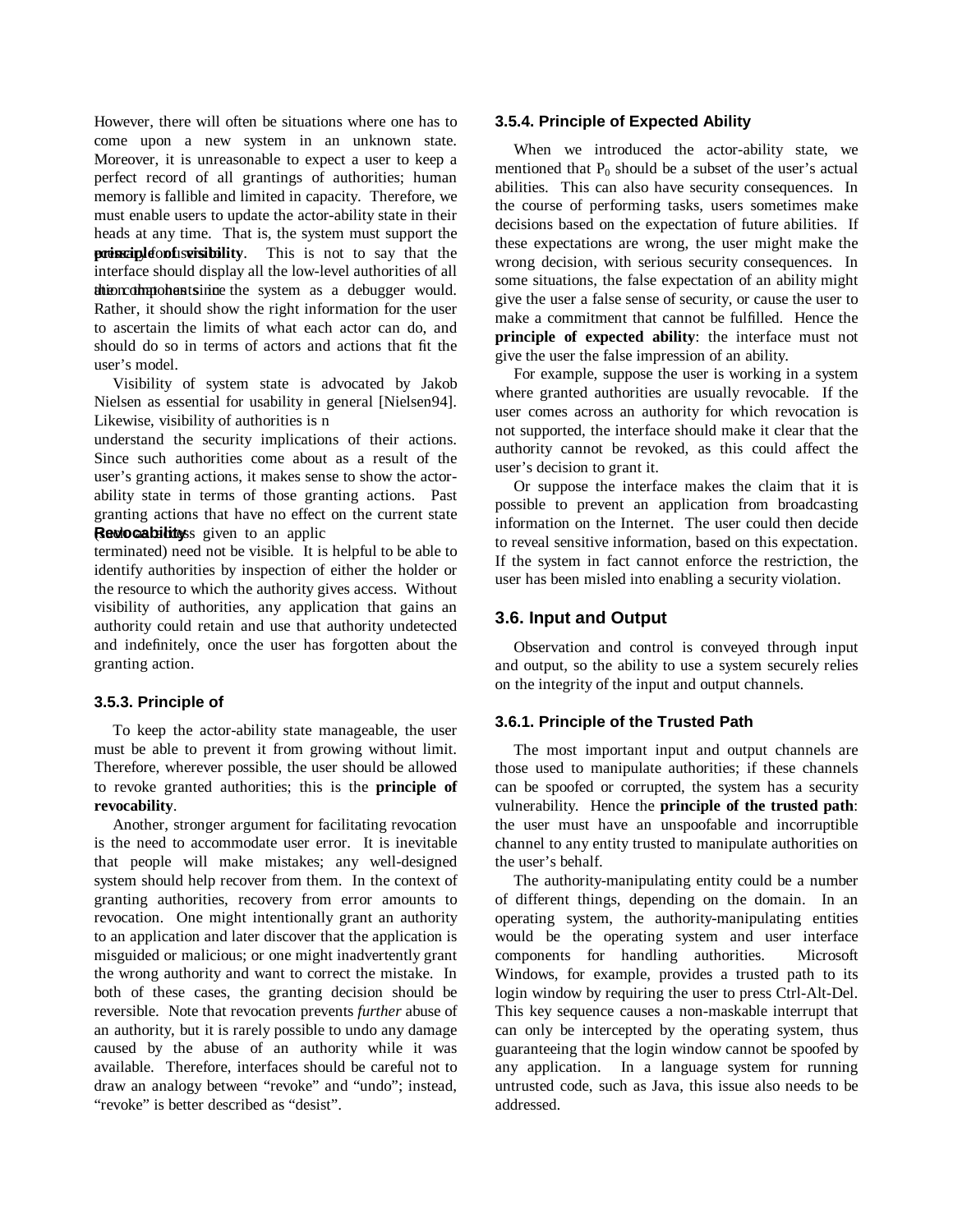# **3.6.2. Principle of Identifiability**

The ability to *identify* objects and actions is the first step in proper communication of intent. When identity is threatened, either by inadvertent collision or by intentional masquerading, the user is vulnerable to error. Identification has two aspects: *continuity* (things which are the same should appear the same) and *discriminability* (things which are different should appear different).

That something is perceived to have an identity depends on it having some consistency over time. When we see an object that looks the same as something we saw recently, we are inclined to believe it is the same object. If an untrusted program can cause an object to look the same as something else, or it can change the appearance of an object in an unexpected way, it can produce confusion that has security consequences. The same is true for actions, in whatever way they are represented; actions are just as important to identify and distinguish as objects.

Note that it is not enough for the representations of distinct objects and actions to merely *be* different; they must be *perceived* by the user to be different. For example, a choice of typeface can have security consequences. It is not enough for two distinct identifiers to be distinct strings; they must be displayed with visually distinct representations. In some fonts, the lowercase "L" and digit "1" are very difficult to distinguish. With the use of Unicode, the issue is further complicated by characters that combine to form a single accented letter, as this means many different character sequences can be rendered identically on the screen.

**ressiveness** nunication of intent is vital, and we cannot assume that objects will give themselves unique and consistent representations, identifiability is something that must be ensured by the system. This gives us the **principle of identifiability**: we must enforce that distinct objects and distinct actions have unspoofably identifiable and distinguishable representations.

#### **3.6.3. Principle of Exp**

Sometimes a security policy may be specified explicitly, as in a panel of configuration settings; other times it is implied by the expected consequences of actions in the normal course of performing a task. In both cases, there is a language (consisting of settings or sequences of actions) through which the user expresses a security policy to the system.

If the language used to express security preferences does not match the user's model of the system, then it is hard to set policy in a way that corresponds with intentions. In order for the security policy enforced by the system to be useful, we must be able to express a safe policy, and we must be able to express the policy we want. This is the **principle of expressiveness**.

## **3.6.4. Principle of Clarity**

When the user is given control to manipulate authorities, we must ensure that the results reflect the user's intent. We rely on software correctness to enforce ekonais sary nto the a kao the goid of schedular behavior detector; but the correctness of the implementation is irrelevant if the policy being enforced is not the one the user intended. This can be the case if the interface presents misleading, ambiguous, or incomplete information.

The interface must be clear not only with regard to granting or revoking authorities; the consequences of any security-relevant decision, such as the decision to reveal<br>sensitive information, should be clear. All the sensitive information, should be clear. information n

accurate and available before an action is taken, not afterwards, when it may be too late; this is the **principle of clarity**.

An interface can be misleading or ambiguous in nonverbal ways. Many graphical interfaces use common widgets and metaphors, conditioning users to expect certain unspoken conventions. For example, round radio buttons usually reflect an exclusive selection of one option from several options, while square checkboxes represent an isolated yes-or-no decision. The presence of an ellipsis at the end of a menu command implies that further options need to be determined before an action takes place, whereas the absence of such an ellipsis implies that an action will occur immediately when the command is selected.

Visual interfaces often rely heavily on association between graphical elements, such as the placement of a label next to a checkbox, or the grouping of items in a list. Within a dialog box of security settings, for instance, we might be relying on the user to correctly associate the text describing an authority with the button that controls it. The Gestalt principles of perceptual grouping [Wertheimer23] can be applied to evaluate and improve clarity:

- Proximity: items near each other are seen as belonging together.
- Closure: line breaks and form discontinuities are filled in.
- Symmetry: symmetrically positioned and shaped objects are seen as belonging together.
- Figure-ground segregation: small objects are seen as the foreground.
- Continuation: objects that follow a line or curve tend to be seen as belonging together.
- Similarity: similar shapes belong together.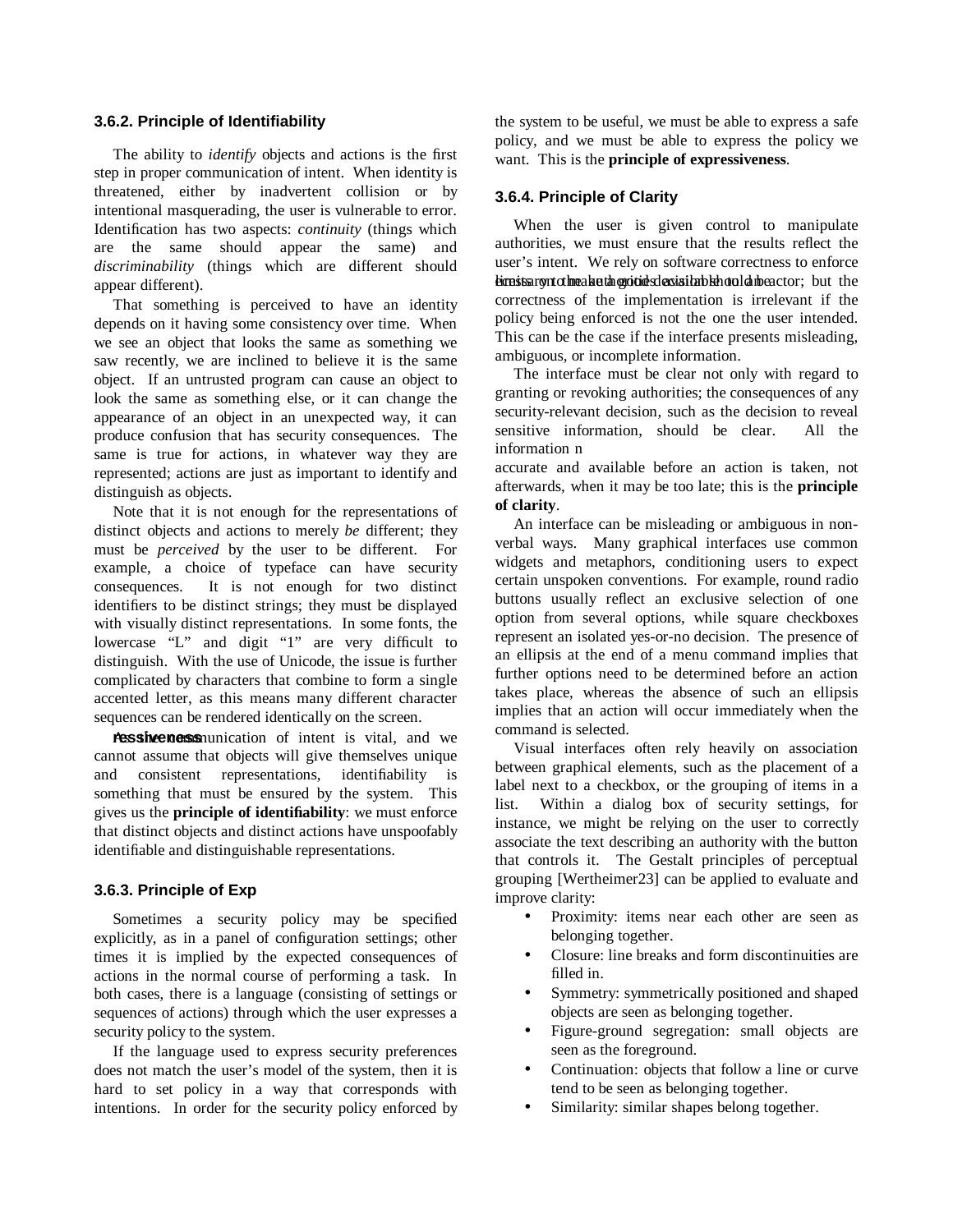## **3.7. Summary**

In order to have a chance of using a system safely in a world of unreliable and sometimes adversarial software, I need to have confidence in the following statements:

- Things don't become unsafe "all by themselves". (Explicit Authority)
- I can know whether things are safe. (Visibility)
- I can make things safer. (Revocability)
- I don't choose to make things unsafe. (Path of Least Resistance)
- I know what the system can do for me. (Expected Ability)
- Followees yksteign cpnins af plyes do what I want. (Appropriate Boundaries)
- I can tell the system what I want. (Expressiveness)
- I know what I'm telling the system to do. (Clarity)
- The system protects me from being fooled. (Identifiability, Trusted Path)

# **4. Case Studies**

In the following sections, we analyze some security problems that arise from usability issues in real-life applications, and show how the a

apply. We present these case studies to justify our claim the these design principles is in fact a significant consideration and to show that each one can be applied contractoriable to guide design for better security.

# **4.1. ActiveX and Code Signing**

**Problem:** When an untrusted ActiveX control is downloaded from a Web page, its digital certificate is presented to the user for approval. Most of the time, users accept certificates without paying them much attention, even from unknown sources. Once a

malicious ActiveX control would have full a

machine, and could easily wipe out or overwrite anything on the hard drive. Although one could try to legally pursue the source identified on the certificate, the damage is already done. If the damage is done quietly (say, an alteration to an important accounting file), it might not be discovered until much later.

Further, consider a more subtle and insidious attack in which an ActiveX control appears to perform its intended function, but meanwhile silently modifies the certificate-checking behaviour of the operating system. It could make the certificate checker function properly for the next 99 times and then destroy the hard drive on the

100th ActiveX control downloaded; or it could even have it destroy the hard drive when it sees a certificate signed by a particular other party that the attacker wants to incriminate. This kind of delayed attack would be virtually impossible to trace.

**Analysis:** Although the cryptography behind code signing is perfectly sound, its effectiveness is diminished because few users ever check the validity of certificates in practice. Users find that it takes too much effort to even read the certificate, and most don't know how to verify the fingerprint to ensure that it matches the claimed certifying authority. In the ActiveX scheme, the easiest action — to simply click "Okay" and proceed — is also the most dangerous. It is clear that this scheme was designed without regard to the **path of least resistance**.

**Solution:** The security of the system should not rely on an assumption that users will always expend time and effort on security checks. By default, downloaded code ishloogki'.ruth A waiths that the files'limited authority. Granting extra authorities to a downloaded program should require special action from the user, and in no event should the program be allowed to modify the operating system.

# **4.2. Java Applet Permissions in IE**

Puroblemonllheodialidg, for editing Java permissions in Microsoft Internet Explorer 5, shown in Figure 2, presents two independent options regarding files: cesses ad filefilad own an D

gives universal permission to read and write any file; "Dialogs" permits applets to show a file chooser dialog.

There is no way to allow a

even to allow reading without writing. To accomplish almost any useful creative task, one often needs to save work locally. But permitting a

applet to destroy the entire file system, which is clearly almost never desirable. There is also no way to distinguish individual applets; Internet Explorer groups Web sites into four zones, and all applets from all sites in a zone are treated with the same policy.



**Figure 2.** Java security settings in Internet Explorer.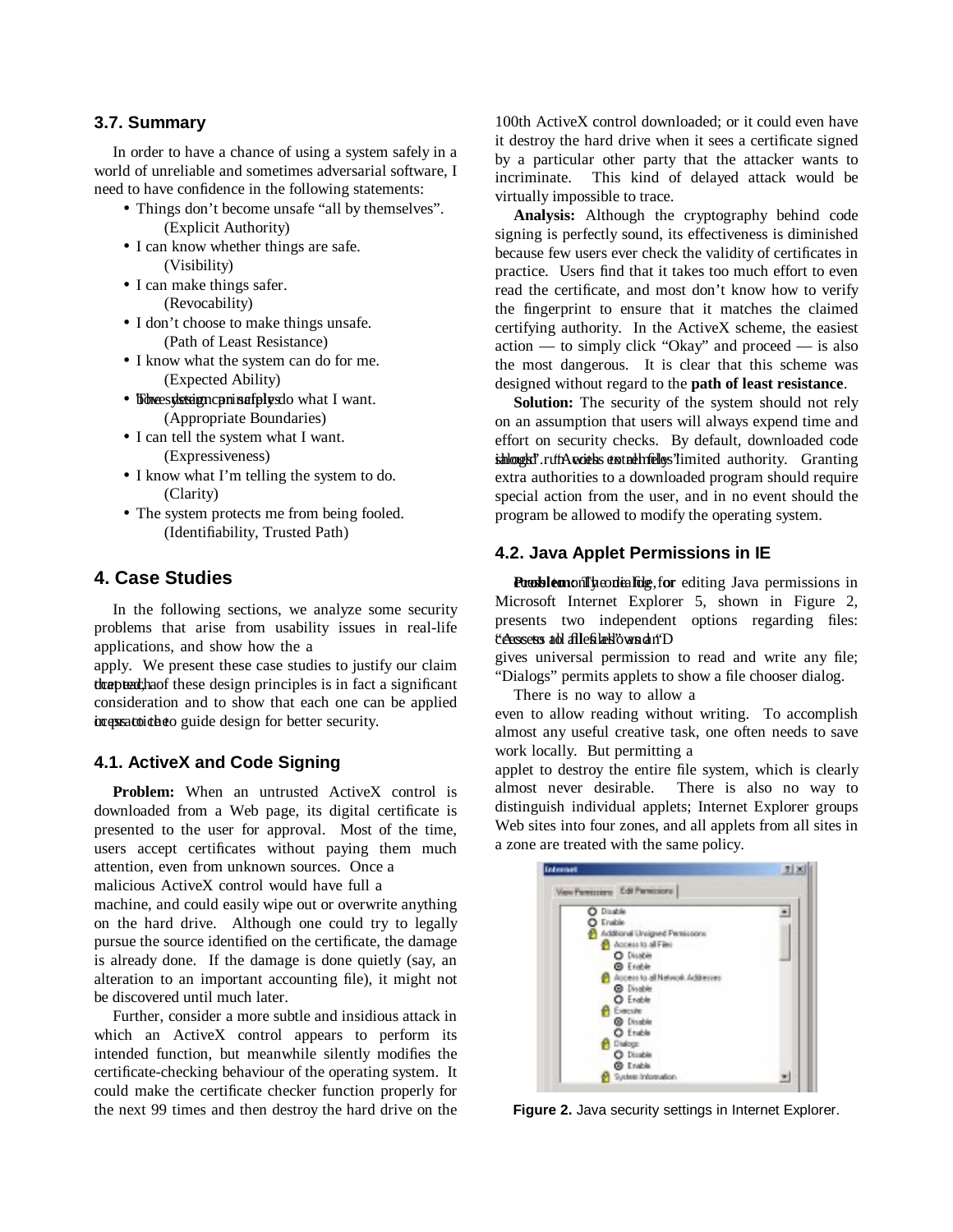**Analysis:** The system image has failed to provide **appropriate boundaries** between distinct file objects, between the distinct actions of reading and writing, or between distinct actors (that is, different Java applets). The permissions dialog also violates the principle of clarity by neutos anticupes confusion bed and frequent potent rols. None of the permissions are explained in any detail: it is not made clear that "Access to all files" includes modification or destruction of files, nor is it explained just what kinds of dialogs the "Dialogs" setting affects.

**Solution:** The problem of clarity could be addressed in isolation by adding better descriptive text to the dialog box. However, a much better solution would be to eliminate the permissions dialog altogether and grant file access at the

needs to read or write one file, then the Java language system should present a file chooser that clearly indicates whether read or write access is requested, and the user's selection of a file should convey the authority to read or write it. This change would greatly improve both security and usability at the same time.

# **4.3. E-mail and Macro Viruses**

**Problem:** The "Melissa" virus was first reported on 26 March 1999 and within three days it had infected more than 100,000 computer systems [CA-1999-04]. Despite widespread publicity about Melissa and increased demand for computer security measures, most computers remained unprotected. Over a year later, in May 2000, a similar virus known as "Love Letter" spread even more rapidly; it was estimated to have infected millions of computer systems within just a couple of days [CA-2000-04]. The Love Letter virus did much more damage than Melissa, destroying most of the image and music files on each machine.

**Analysis:** The permissive nature of Microsoft Windows made it trivially easy for these viruses to infect btholder. computers and destroy files. Here are some of the authorities abused by these viruses, none of which are necessary to the reading of a typical e-mail message:

- 1. Upon a request from the user to examine an attachment, the enclosed script or macro was given permission to execute.
- 2. The script or macro was allowed to discover all the files on the machine and overwrite them.
- 3. The script or macro was allowed to read the Microsoft MAPI address
- 4. The script or macro was allowed to command Microsoft Outlook to send out mail.

Item 1 is a violation of the principle of **clarity**. The recipient did take explicit action to see the contents of the attachment, but was misled about the potential consequences. In the user's mind, the desired action is to

*view* the attachment; instead, the action actually taken is to *execute* it. In the case of Melissa, the attachment was just a Microsoft Word document, and few users were aware that a document could actively damage the system upon being opened. In the case of the Love Letter worm, the operating system hid the ".vbs" extension on the filename "LOVE-LETTER-FOR-YOU.TXT.vbs" so that the attached file appeared to be a text file; again, the recipient had no obvious warning that opening the file could damage the system.

Items 2 through 4 are violations of the principle of **explicit authority**. A typical e-mail message never needs to be given the ability to trigger the transmission of further mail, yet the e-mail client extended these permissions freely to the attachment without any explicit action from the user. Neither the e-mail client nor Microsoft Word need permission to overwrite arbitrary files on the disk at all, and the operating system should not have granted them this permission without explicit action from the user.

**Solution:** When an action will cause the creation of a new actor, as in item 1, the interface should make it clear that this will happen. The system should follow the principle of explicit authority, and avoid giving out the authority to destroy files or send e-mail unless the user specifically authorizes them.

# **4.4. Back Orifice**

**Problem:** Many operating systems, including Windows and Unix, make it easy for programs to run "in the background" in a way that is invisible to the typical user. Although there is a way to view a list of processes, the user must first suspect the existence of a harmful process before he or she can discover and disable it.

One of the most widely publicized examples of a potentially harmful background process is the "Back Orifice" program released by a group named Cult of the Dead Cow in mid-1998. Back Orifice can be used to remotely control a computer running Windows, including capturing keystrokes and images of the screen and transmitting or modifying its files.

**Analysis:** Microsoft responded to concerned customers with a security bulletin claiming that Back Orifice "does not expose or exploit any security issue regarding Windows, Windows NT, or the Microsoft BackOffice suite of products" [Microsoft98]. The bulletin further implied that the user is fully responsible for evaluating the security consequences of any software they download or install. This reflects a narrow, developer-centric point of view. The expectation that one will never make any mistakes while installing or configuring software is clearly unreasonable, even for the most experienced system administrators.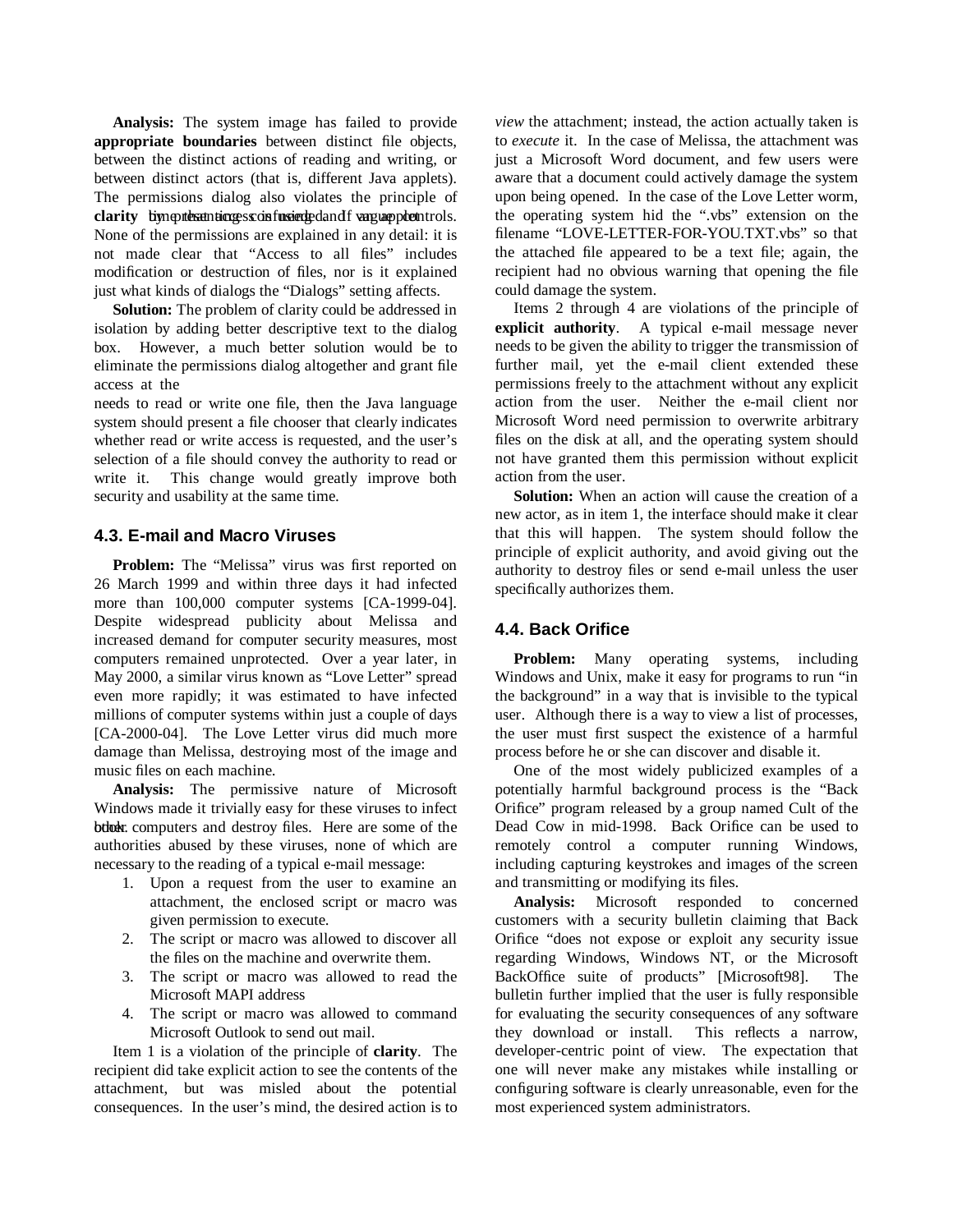Even if we assume that the user understands exactly what Back Orifice does, there certainly is a security issue regarding Windows demonstrated here. Suppose the user launches Back Orifice accidentally (perhaps two nearby clicks get interpreted as a double click); or the user launches it intentionally but forgets that it is running; or the user closes all visible Back Orifice windows, believing that the program has terminated when in fact it has not. The issue is one of **visibility**: Windows freely allows programs like Back Orifice to run in the background, monitoring and controlling the user's machine, without ever making the user aware of the program's existence. The Windows task bar, where users expect to see the set of currently running programs, shows no evidence of Back Orifice. Hence, an entire actor can be missing from the user's actor-ability state.

**Solution:** If the system is changed to ensure that all actors were always visible, a user would be aware of Back Orifice whenever it is running, and could avoid doing sensitive work or take steps to turn it off.

#### **4.5. Software Installation and Maintenance**

**Problem:** Today it is common practice on most enduser systems to treat the installation of software programs and device drivers as a kind of electronic Russian Roulette. After a user downloads software components or purchases hardware with packaged software drivers, the installation process is a complete mystery. There is little or no indication what resources are being given to the new software, what global settings are being modified, or how to restore the system to a stable state if the installation fails.

The designers of software are typically most concerned with making their own software work well, and are less worried about damaging the functionality of previously installed (and possibly competing) software. As a result, the installation of new software often destroys configuration parameters that the user may have taken great pains to set up, and can leave the system in a state where some hardware devices can no longer be used with any other applications. Frequently the only available recourse is to try to guess what settings might be changed and write them down on paper in advance.

**Analysis:** Software packages should not be able to take over hardware control without the user's permission. This is a violation of the principle of **explicit authority**. Just as important is the user's ability to audit and revoke authorities so that he or she can confidently restore the system to a working state. It might not be possible to refuse authority initially (one can't know whether software works before having tried it), so the granting of authorities must be reversible. This is the principle of **revocability**.

Ultimately the user must retain control over the system's resources, and decide which software gets to control what. Multiple software products that want to use the same resources should be able to coexist in such a system, where the user can easily switch from one to another. To do so, the user must be able to know where that control lies, and to revoke and reassign it at will.

**Solution:** Consider the analogy that installing a new component of a stereo system is not that different from installing software. Suppose I purchase a new speaker. I install it by connecting it to my radio, thus allowing the radio to employ the speaker to generate sound. At any time, I can revoke all authority to control the speaker by picking up the speaker and disconnecting any cables leading to it; then I have complete confidence that the speaker is unaffected by the stereo system, and I am free to take it and use it elsewhere. Ideally, one would like installing, interchanging, and removing software components to approach this level of simplicity.



**Figure 3.** A possible interface for revoking authorities.

Here is one possible interface design that might begin to address these issues, based on the stereo-system analogy. Figure 3 shows a mocked-up screenshot of a system where a music-playing program named "Jukebox" has been installed. There is a Jukebox *launcher* on the desktop, and the user has also started one running instance of the Jukebox. In the figure, the user has inspected the speaker device on the right, and the display shows that one running program and two launchers have access to the speaker. Arrows connect the program (on the taskbar) and the launchers (one on the desktop and one buried in the Start menu) to the speaker icon. A dialog box lets the user revoke any of these authorities.

The general problem of software installation is large and complex. Although a complete solution is outside the scope of this paper, this design example should help to demonstrate that it is possible to make some progress.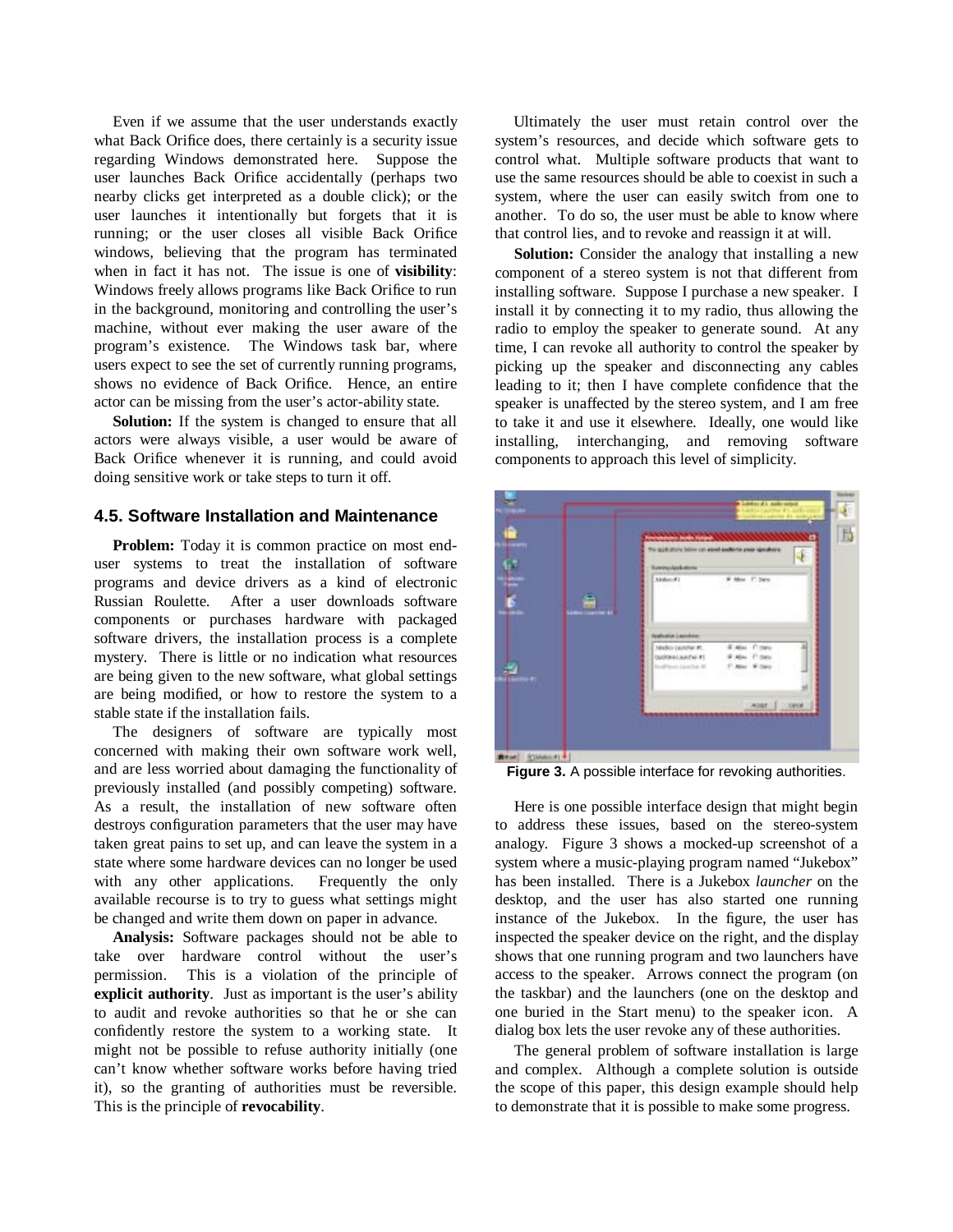# **4.6. Namespace Collisions in the Unix Shell**

**Problem:** Unix users are often warned against putting ".", which refers to the current directory, in their PATH environment variable. Suppose that a malicious user creates a shell script called "ls" that tries to delete every file on the disk. If a user with "." in their PATH happens to change into the directory containing this script and tries to list its files by typing "1s", they will end up destroying all their files.

**Analysis:** In this example, the interface has allowed **identifiability** to be violated. When objects are referenced by name, non-unique names can cause confusion. A global namespace increases the likelihood that multiple objects will have the same name.

In response to a command such as "ls", most Unix shells search all of the directories listed in the PATH variable for a file named "ls". For instance, the directory /bin will be in the PATH as it contains many basic programs, including "ls". This searching behaviour produces the confusing effect of multiple overlapping global namespaces, and introduces a potential security weakness. Programs specified at the command line are not uniquely identified; if there are two programs with the same name on the system and one is malicious, it is possible that the malicious program will be invoked where the safe one was intended.

If the PATH contains only restricted-a directories, these directories are known to contain only safe programs, and the programs are all known to have unique names, then there is no problem. But the system does not enforce any of these restrictions.

**Solution:** Although this example is specific to Unix, it provides motivation for avoiding such discriminability problems in general. Our example shows that one should avoid using names in a global namespace to refer to objects. Selecting an object directly, rather than by giving its name, is also better from a usability standpoint because recognition is easier than recall [Nielsen94].

When names are absolutely necessary, unique names should be enforced. One solution to the PATH problem is to use only *local* namespaces instead of global ones. If, instead of a PATH variable, each user had their own directory containing hard links to the programs they use, the confusion described here could not occur.

# **4tt7cm)WebsitterPassword Prompts**

**Problem:** Suppose that Alice and Bob both run Web sites requiring user authentication. Both sites are hosted on the same server, some-Web-host.org (perhaps Alice and Bob use the same free hosting service, for instance). If we open two browser windows, one at Alice's site and one at Bob's site, and

the tip moting tube in repass sof obdther site pts two phases word prompts will appear, as in Figure 4.



**Figure 4.** Two browser windows ask for passwords.

How can we tell which is which? There may be some delay before the network responds, so the first prompt to appear might not correspond with the first site we tried to open. Both Netscape and Internet Explorer show two pieces of infor

site hostname, which is the same for both sites in this example, and (b) the authentication "realm", a string that the Web master can configure. If Alice and Bob have both left the realm at some default value, their prompts will be indistinguishable. (Or if Bob is nasty, he could decide to name his realm "Alice's Auctions"!)

Notice also that any other program running on the user's machine is free to bring up a window that looks exactly like one of these password prompts. With careful (or lucky) timing, this other program could fool the user into giving it a secret password.

**Analysis:** The problem of the two identical password prompts is due to a violation of the principle of **identifiability**. The password prompt is vulnerable to spoofing because there is no **trusted path**.

**Solution:** Figure 5 suggests a possible design that would solve both of these problems. We first introduce the rule that the operating system only allows applications to draw into rectangular frame buffers, which the system copies onto the screen. The system has control over the window borders and the desktop area. Then we change the Web browser so that it asks the operating system to request user authentication on its behalf. The system-generated password prompt is drawn with a special red striped border that no application could imitate, eliminating the possibility of spoofing. Red lines join the prompt window to the window of the requesting application, establishing an unmistakable association between the two.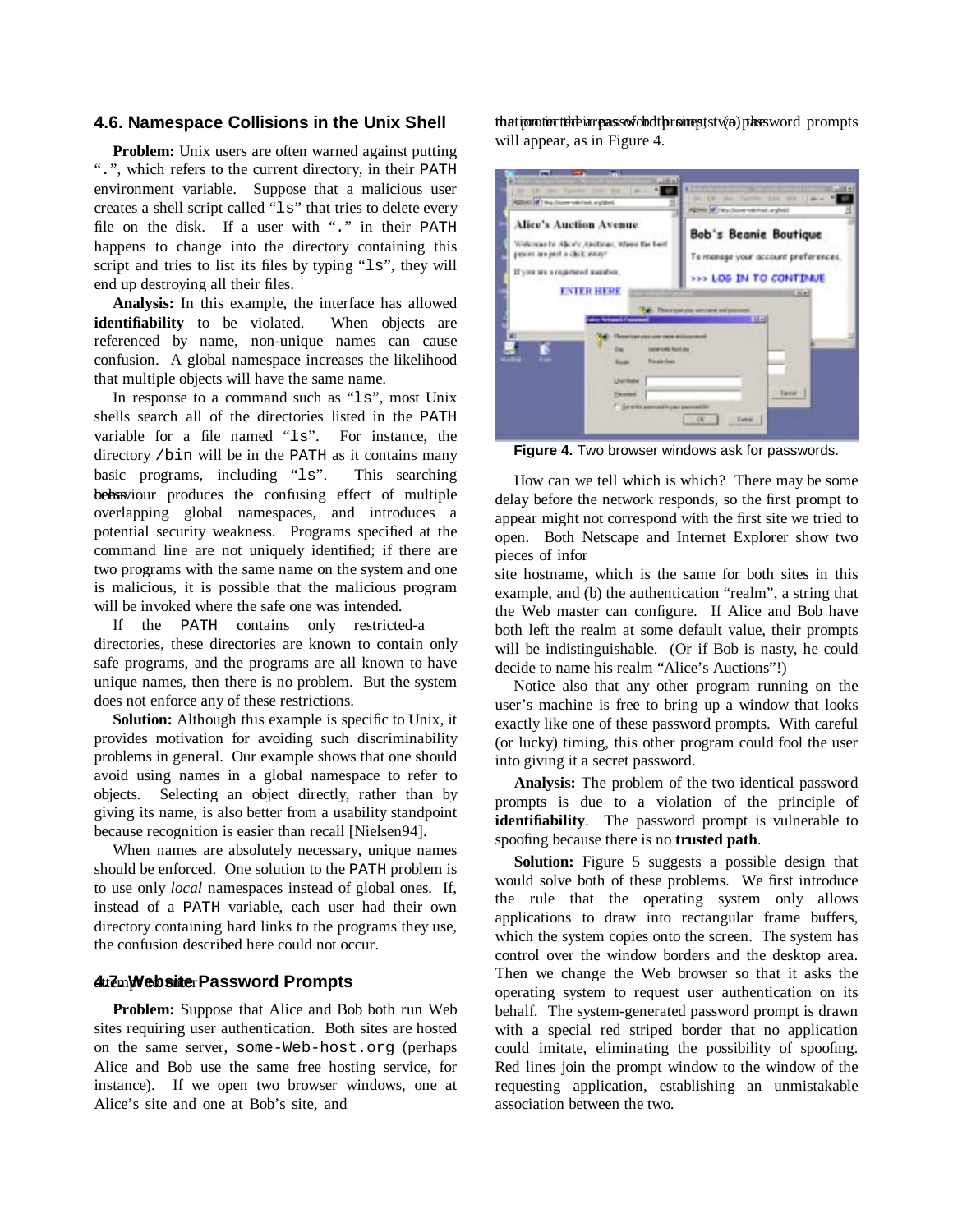

**Figure 5.** A possible solution to trusted path and identifiability issues.

Turning the password requester into an operating system function has the advantage that it would permit one to implement a challenge-response mechanism, to avoid trusting applications with passwords in the clear. It also facilitates the addition of operating system features for managing authentication in general.

### **4.8. Unix File Permissions**

**Problem:** Alice, Bob, and Carol have accounts on a Unix system. The Unix file permission system assigns a single owner ID and group ID to each file. Separate flags give permission to read, write, or execute the file. There are three flags specifying these permissions for the file's taximierg three for members of the file's group, and three for all other users. Groups can be created and edited only by the system administrator.

Alice has a file named "secrets.txt" that she would like to share with Bob. She trusts Bob with the secrets in this file, but doesn't want anyone else to see them. There are some groups defined for people in her office and people in Bob's office, but no group con just her and Bob. What can Alice do?

The next week, Alice and Bob are working on the file together. Alice would like them both to be able to edit the file. She also wants to let her friend Carol read the file, but not to change it. Now what does she do?

unix% **ls –l secrets.txt** 8743 Jan 31 00:47 secrets.txt unix% **grep alicebob /etc/group** alicebob:x:100:alice,bob unix% **chgrp alicebob secrets.txt** unix% **chmod g+r secrets.txt**<br>unix% **laining just.txer** and Bob. Then she sets -rw-r----- 1 alice alicebob 8743 Jan 31 00:47 secrets.txt unix%

Figurad6. Alice shares a secret file with Bob.

**Analysis:** In the first case, Alice (on her own) cannot share her file with only Bob. She must ask the system administrator to help her by creating a new group "alicebob" con

her file's group to "alicebob" and turns on "gro access. Figure 6 shows what her Unix shell session might look like. In the second case, we must disappoint Alice. There is no way to achieve what she wants in the Unix filesystem, because each file has only one group ID.

Although the permission system does distinguish different files, users, and types of access, it is still insufficiently **expressive** for many common tasks, such as the one just described. It is impossible to share a file among a specific set of users unless a group containing the that set of users already exists. The system administrator isn't likely to create a special group each time a user wants to share files with a new combination of people. Often the only available way to do any sharing is to give access to all users on the system, which is an unfortunate and excessive privacy risk.

**Solution:** Of course, it would be better to use a more flexible permission system. Ideally one would like to be able to give commands such as "grant Bob a modify this file" and "grant Carol access to read this file". Figure 7 shows how Alice might solve her second problem in a hypothetical system with such a "grant" command. User and group names don't appear in the listings produced by " $\text{ls}$  -1" because they aren't necessary; instead, the number in the first column is the number of outstanding grants.

```
unix% ls –l secrets.txt
 0 8743 Jan 31 00:47 secrets.txt
unix% grant bob +rw secrets.txt
unix% grant carol +r secrets.txt
unix% ls –l secrets.txt
        2 8743 Jan 31 00:47 secrets.txt
       . . . time passes . . .
unix% lsgrants secrets.txt
  1. granted +rw to bob (Jan 31 00:53)
  2. granted +r to carol (Jan 31 00:54)
unix% revoke 1 secrets.txt
unix% ls –l secrets.txt
        1 8743 Jan 31 00:47 secrets.txt
unix% lsgrants secrets.txt
 1. granted +r to carol (Jan 31 00:54)
unix%
```
**Figure 7.** Alice gives write access to Bob and read access to Carol. Later, she revokes Bob's access.

# **4.9. Java Applet Privileges in Netscape**

**Problem:** Since version 3.0, Netscape Navigator has managed security for Java applets by allowing the user to grant and deny what the Netscape documentation alternately calls "privileges" or "capabilities". Before an applet is allowed to perform potentially dangerous operations, such as connecting to the network or accessing local files, it must first activate an associated privilege with an enablePrivilege(...) call to Netscape's SecurityManager. This usually causes a dialog box to appear asking the user to grant the privilege in question, as in Figure 8.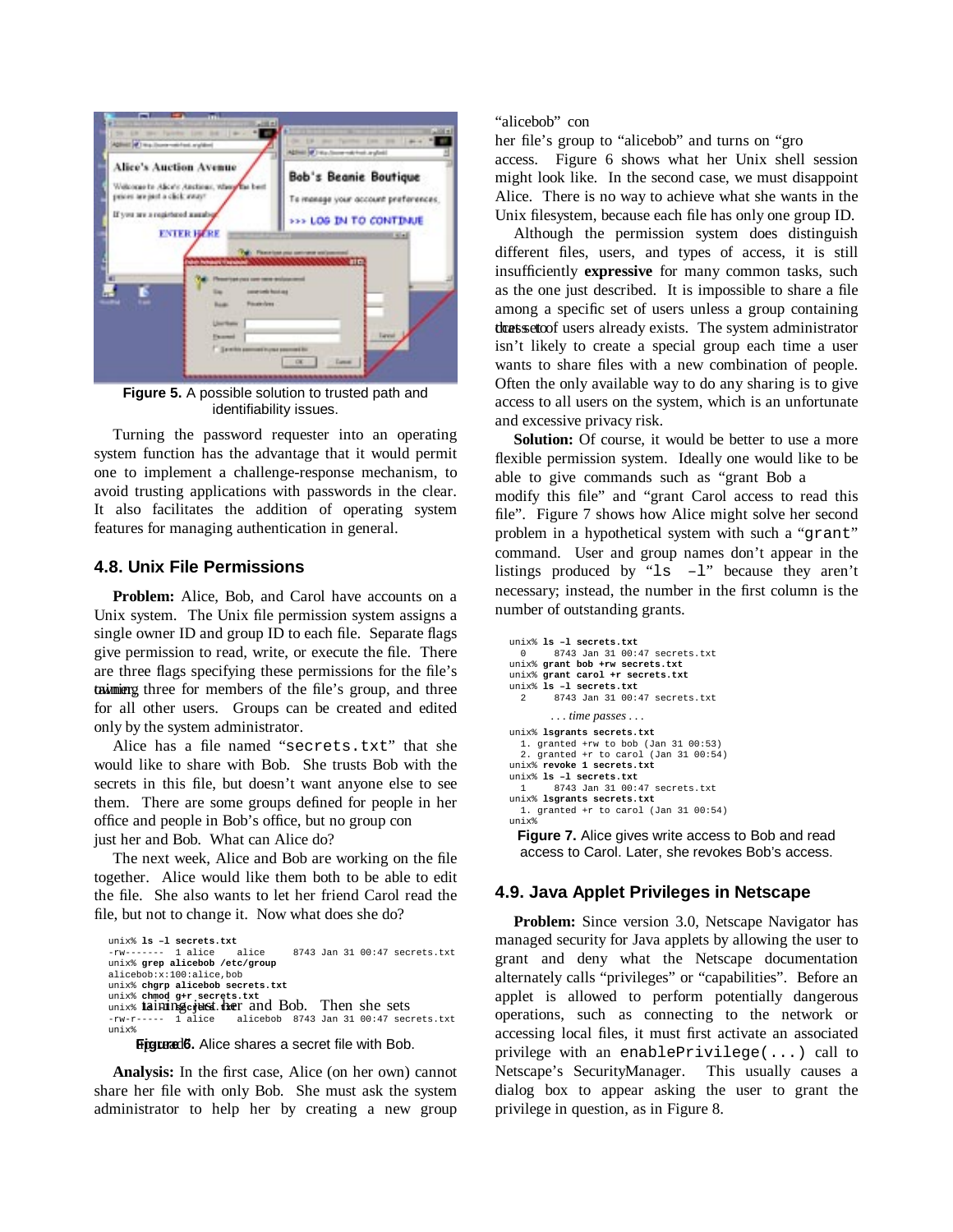

**Figure 8.** Applet requests a privilege by calling enablePrivilege("UniversalFileAccess").

The dialog box omits a lot of important information. What program is going to receive the privilege, and how long will the privilege last? If the user chooses "Remember this decision", exactly what decision will be recorded, and how long will it stay in effect? If the user grants or denies the privilege now, how is the decision reversed later? As it turns out, choosing "Grant" gives the privilege to *all* scripts and applets from a given source, from now until the end of the Netscape session, without any further permission from the user. If the "Remember this decision" box is checked, the privilege lasts indefinitely, and is automatically granted to all programs from this source in all future Netscape sessions. The dialog box is so vague that no user could possibly make a reasonable decision.

Further, the user can't be certain that the program is really from Bogus Appletwriters Incorporated, as the certification details are obscured at the bottom of the window. Even if the window is resized, the user interface toolkit rearranges the widgets in the window to match, so the text remains obscured. This could be considered merely a programming bug, but it should be noted as a subtle security consequence of cross-platform user interface design.

Suppose that the user wishes to change the privilege settings for programs from Bogus Appletwriters Incorporated. After some privileges have been granted, the interface for editing privileges might look like Figure 9. Each privilege can be in one of three lists: "Always" (privileges that are always granted), "For this session only" (privileges that are automatically granted only for the remainder of the session), or "Never" (privileges that are automatically denied).

If the user selects the "Reading information..." privilege and clicks "Delete", a confirmation dialog appears, as in Figure 10. The sentence says that the privilege will be deleted "for all applets and scripts from

Bogus". Yet the actual effect is to delete this privilege from the list of privileges *automatically denied*: that is, it will become *possible to grant* the privilege in future.

| 1 Sava Necardy Dill Printinges) - Netscape                                                                                                                                                                                         | 周囲図     |
|------------------------------------------------------------------------------------------------------------------------------------------------------------------------------------------------------------------------------------|---------|
| Allow applets and acripts from Bagus Appleterritars Incorporated to have the<br><b>fallowing access</b><br><b>ABVAVA:</b><br>More Info<br>Dalete:<br>For this season only:<br>Roading preferences settings<br>More trifo<br>Delete |         |
| Painter)<br>Reading information stored in your computer, such as your user name 20<br>Contacting and connecting with other computers over a network.                                                                               | Datate: |
| $\overline{1}$<br>OK.                                                                                                                                                                                                              | Cantral |

**Figure 9.** Editing privileges.

| 4 Sava Neckarty (Detelle Printlege) - Nelscape                                                                                                                                                                       |        |
|----------------------------------------------------------------------------------------------------------------------------------------------------------------------------------------------------------------------|--------|
| Are you sure that you want to delete the Reading information stored in year<br>computer, such as your user name present for all applets and scripts from<br><b><i><u>Boque Appletive there Incorporated?</u></i></b> |        |
|                                                                                                                                                                                                                      |        |
|                                                                                                                                                                                                                      |        |
|                                                                                                                                                                                                                      | Cancel |
| <b>Figure 10.</b> Deleting a privilege.                                                                                                                                                                              |        |

The latest version of Netscape, version 6.2, is even

worse in this situation. It merely presents a single question, shown in Figure 11, that provides absolutely no information about the privileges to be granted. (In case the user has any doubts about granting unknown privileges to unnamed entities for unspecified intervals of time, with no knowledge of how to revoke them, the "Yes" button is helpfully selected by default.)



**Figure 11.** Privilege prompt in Netscape 6.

**Analysis:** All of these dialog boxes violate the principle of **clarity** by being ambiguous and sometimes misleading. The last one, by selecting "Yes" as the default, also ignores the path of least resistance.

**Solution:** These dialog boxes should be redesigned so that all the relevant information is presented and the explanations are specific and clear. If the interface toolkit varies from platform to platform, the security dialogs should be carefully tested on each platform.